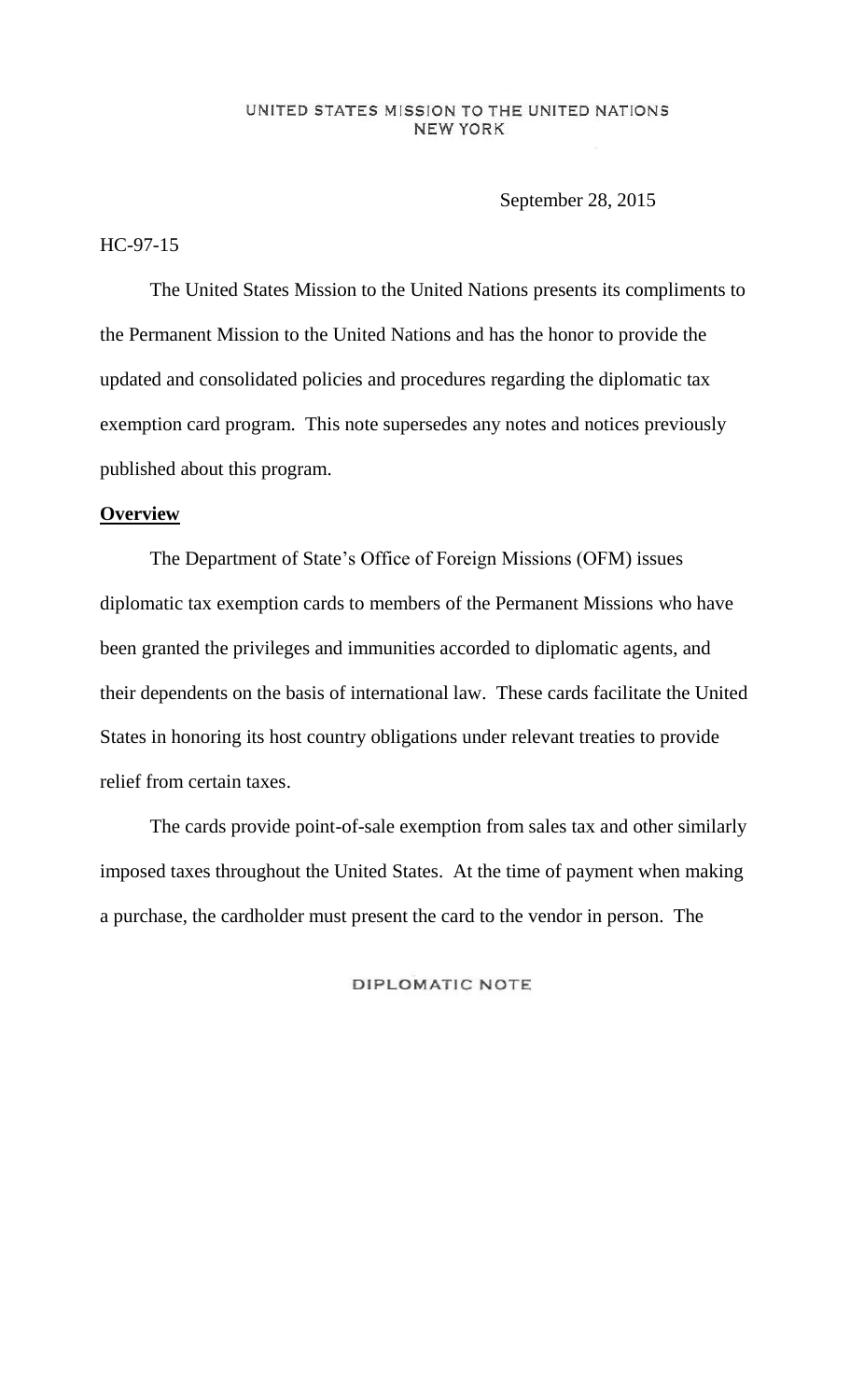vendor may verify the card's validity at https://ofmapps.state.gov/tecv/ or by calling OFM during business hours. The vendor should retain a copy of the front and back of the card for accounting and reporting purposes.

## **Mission Tax Exemption Cards**

Diplomatic tax exemption cards that are labeled as "Mission Tax Exemption – Official Purchases Only" are used by the Permanent Missions to obtain exemption from sales and other similarly imposed taxes on purchases in the United States that are necessary for the mission's operations and functions. All purchases must be paid for with a check, credit card, or wire transfer transaction in the name of the mission.

OFM will only issue mission tax exemption cards to an individual who (i) is a principal member or employee of the mission, (ii) holds a G series visa and is a diplomatic agent, and (iii) is not considered to be permanently resident in the United States. This person's photo will appear on the card and is the mission's point of contact. This individual, however, does not need to be present when purchases are made in the name of the mission.

### **Personal Tax Exemption Cards**

Diplomatic tax exemption cards that are labeled as "Personal Tax Exemption" are used by eligible members and their dependents to obtain exemption from sales and other similarly imposed taxes on personal purchases in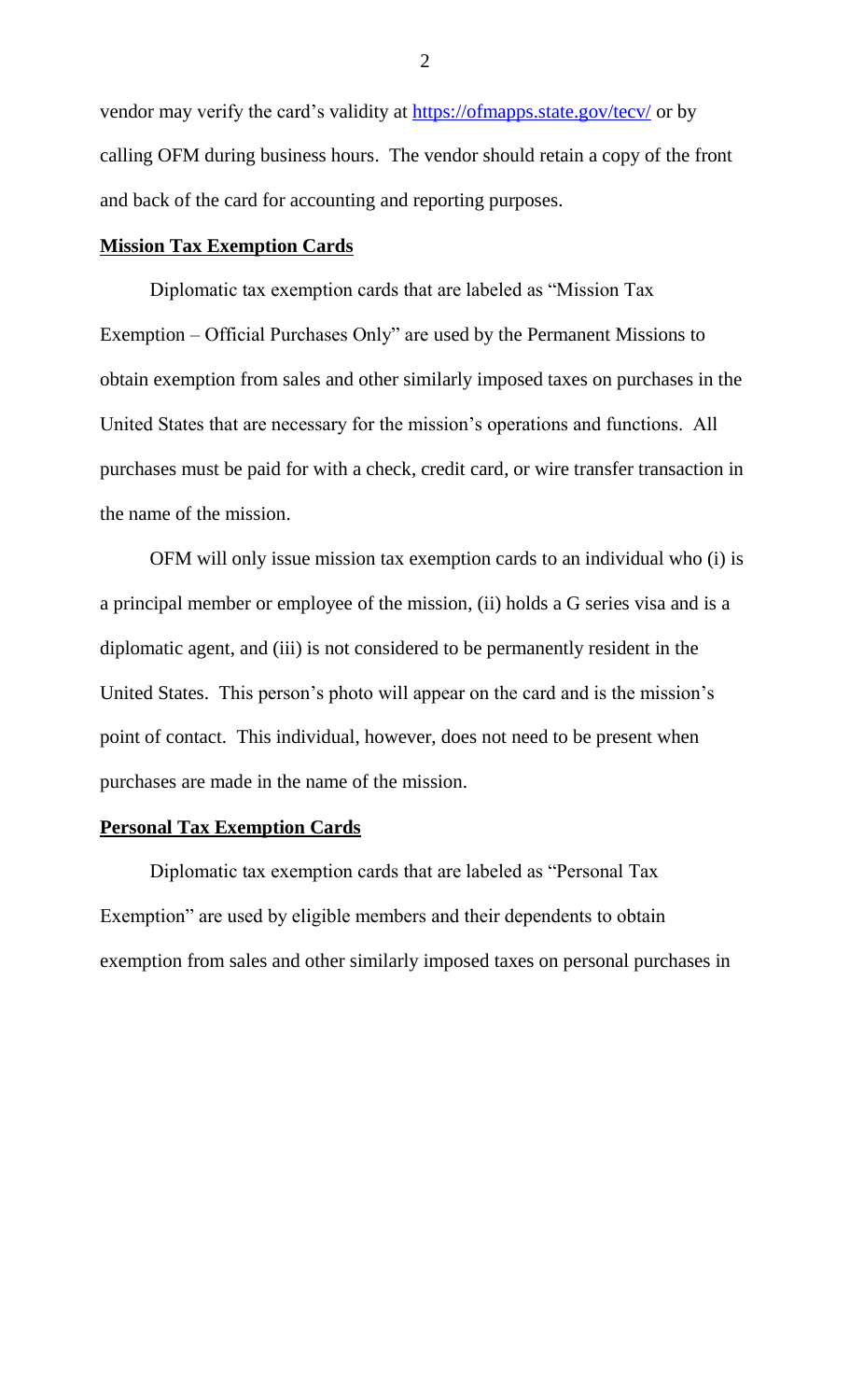the United States. The card must be used solely for the benefit of the individual identified and pictured on the card. The card is not transferable and cannot be loaned to any other person, regardless of that person's eligibility for exemption from taxation. There is no restriction on the form of payment that can be used with the card.

Eligibility for personal tax exemption cards is determined on a case-by-case basis, but the following individuals are generally entitled to apply for a card, if they are neither U.S. nationals nor permanently resident in the United States:

- Members and employees who have been granted the privileges and immunities accorded to diplomatic agents;
- the members of their families forming part of their households, but in the case of a child: those aged 18-21 years, or aged 18-23 years if accredited as a justified student.

#### **Exemption Statement**

The cards contain text on the front and back of the card that explain the unrestricted level of exemption authorized for the cardholder and bears an animal symbol also indicating the unrestricted tax exemption:

- Owl: *mission* tax exemption cards with unrestricted tax exemption.
- Eagle: *personal* tax exemption cards with unrestricted tax exemption.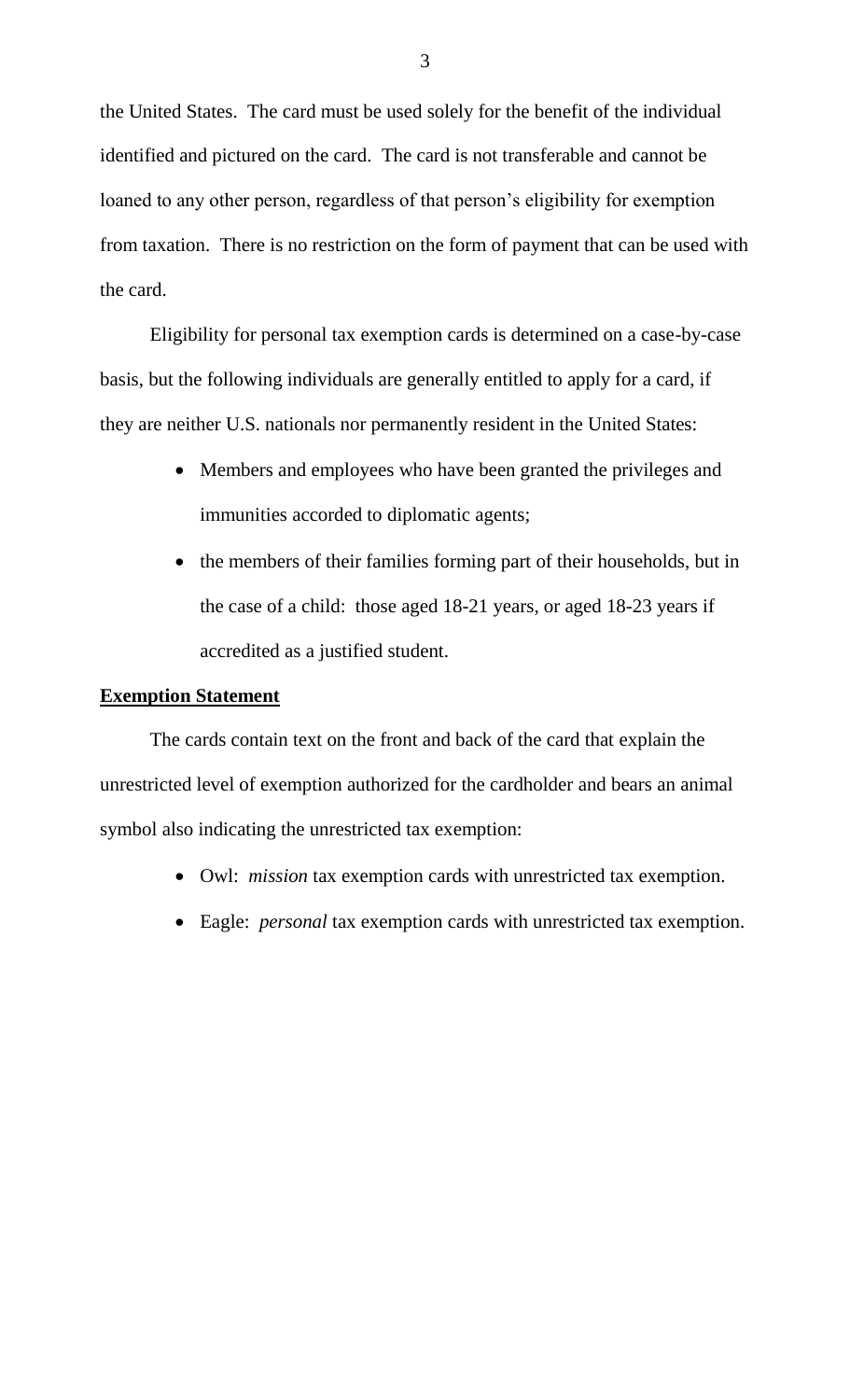### **Types of Purchases Permitted and Not Permitted**

Diplomatic tax exemption cards can generally be used to obtain exemption in person and at point-of-sale from sales taxes and other similarly imposed taxes on purchases of most goods and services, hotel stays, and restaurant meals in the United States. For specific policies and procedures concerning using official and personal tax exemption cards for hotel stays and lodging, missions and personnel should refer to circular note No. HC-87-13, dated August 8, 2013.

Tax exemption cards may not be used for exemption from taxes imposed on purchases of motor vehicles, gasoline/diesel fuel, utility services, airline tickets, or cruises. Exemption from taxes on these items is authorized using different means, which are explained at http://www.state.gov/ofm/tax.

Furthermore, because the nature of purchases made via the internet or by telephone does not allow for the presentation of the tax exemption card to the vendor, the card cannot be honored in such transactions. OFM is unable to provide any assistance in obtaining an exemption or reimbursement of taxes charged on purchases not made in-store.

#### **State-Specific Rules, including Streamlined Sales Tax Agreement**

U.S. states and territories typically enact statutes and/or regulations or issue other guidance concerning the manner in which vendors in that state or territory must account for the diplomatic tax exemption in its records. OFM continues its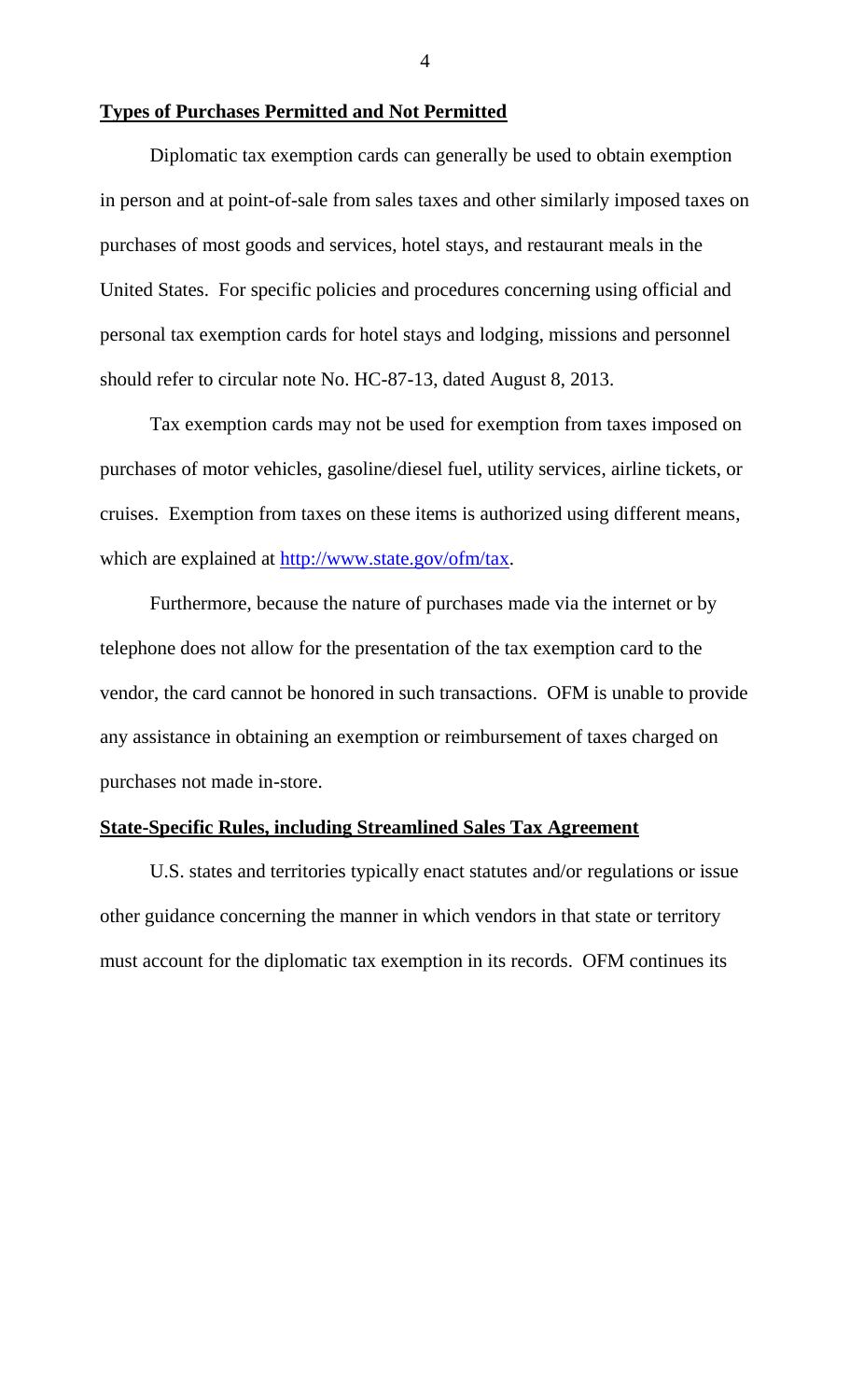efforts to ensure that tax authorities in all states and territories issue guidance supporting the diplomatic tax exemption card program so that vendors will appropriately extend a tax exemption with confidence.

Some U.S. states, including New York, require their vendors to retain additional documentation in addition to a copy of the tax exemption card. For example, certain states require foreign missions and their members to complete a streamlined sales tax agreement exemption certificate. OFM has compiled relevant state guidance on its website at http://www.state.gov/ofm/tax/sales/c63020.htm. This may be particularly useful for individuals who are traveling and expect to use the tax exemption card outside of their usual jurisdiction.

# **OFM Assistance with Refunds or Rejections**

Cardholders should encourage vendors to verify the card's validity at https://ofmapps.state.gov/tecv/ or by calling OFM during business hours. If a vendor is not familiar with the diplomatic tax exemption card program, they should be encouraged to visit the OFM website at http://www.state.gov/ofm; and especially http://www.state.gov/ofm/tax/sales/c63020.htm, which provides relevant state-specific guidance; or e-mail OFM for more information about the program. OFM regularly communicates with vendors to educate them about the program.

If the transaction occurs after OFM business hours, and the vendor does not accept the card, OFM will attempt to assist the mission or member in obtaining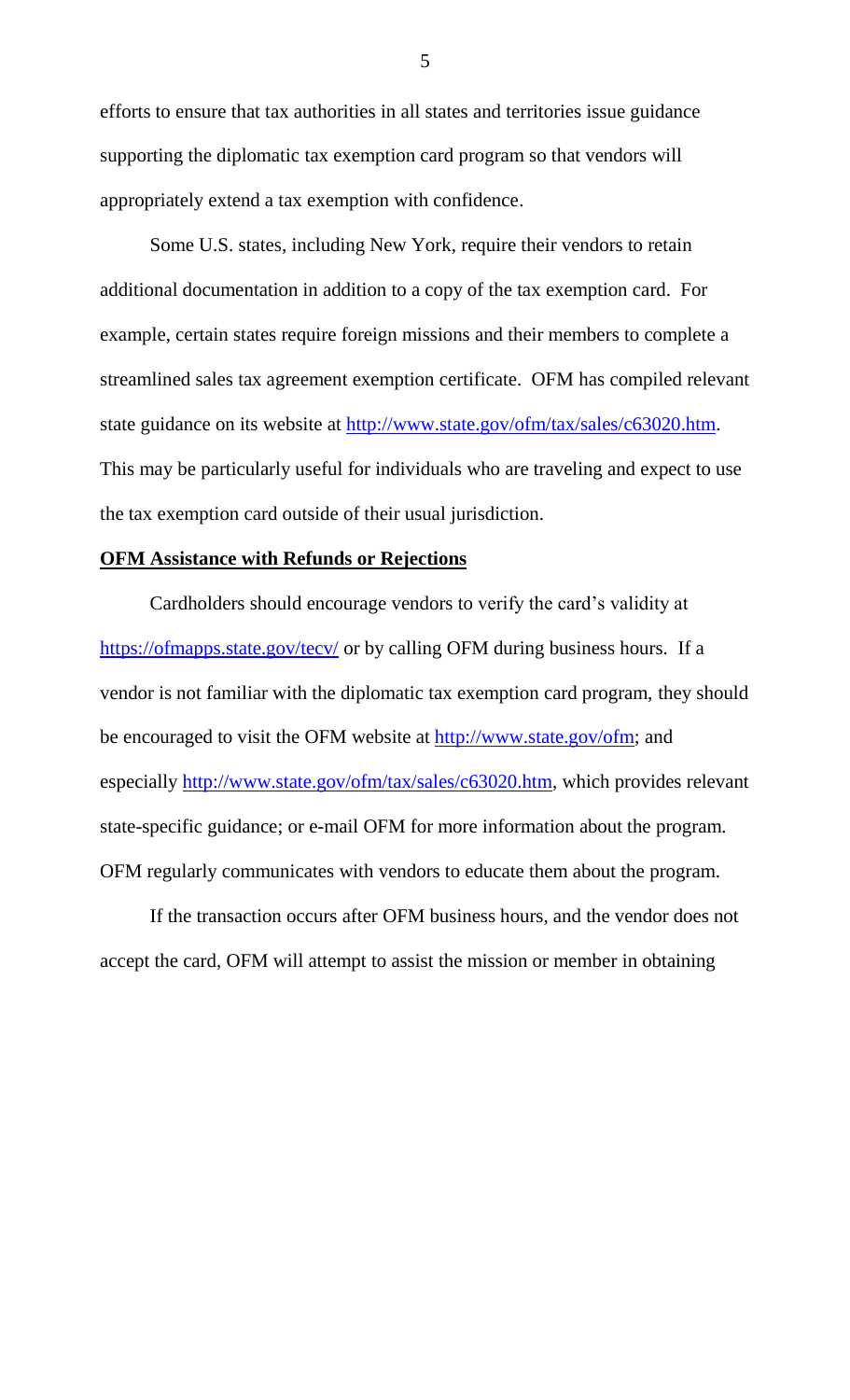refunds of improperly imposed taxes (if more than a de minimis amount) by speaking to the vendor, but a refund cannot be guaranteed.

### **How to Apply for a Tax Exemption Card**

To apply for an initial or renewal tax exemption card, eligible applicants should submit an application on the Department's E-Government (E-Gov) system. Applications are generally processed within five business days.

If a card is lost or stolen and the mission or individual wishes to apply for a replacement card, a diplomatic note or letter must be uploaded in E-Gov (in pdf or jpg format) which explains when and where the card in question was lost or stolen. The replacement card application may be held for 30 days before it is processed.

Tax exemption cards are printed by the U.S. Government Printing Office at its facility in Washington and mailed via the U.S. Postal Service to the cardholder's residential address. Consequently, it is important that all individuals ensure that their addresses are correct with OFM.

# **Return of Tax Exemption Cards**

All tax exemption cards are the property of the U.S. government and must be returned to OFM when they have expired or been recalled, or when the cardholder's employment or assignment has been terminated. If tax exemption cards are not returned to the Department of State, OFM reserves the right to take